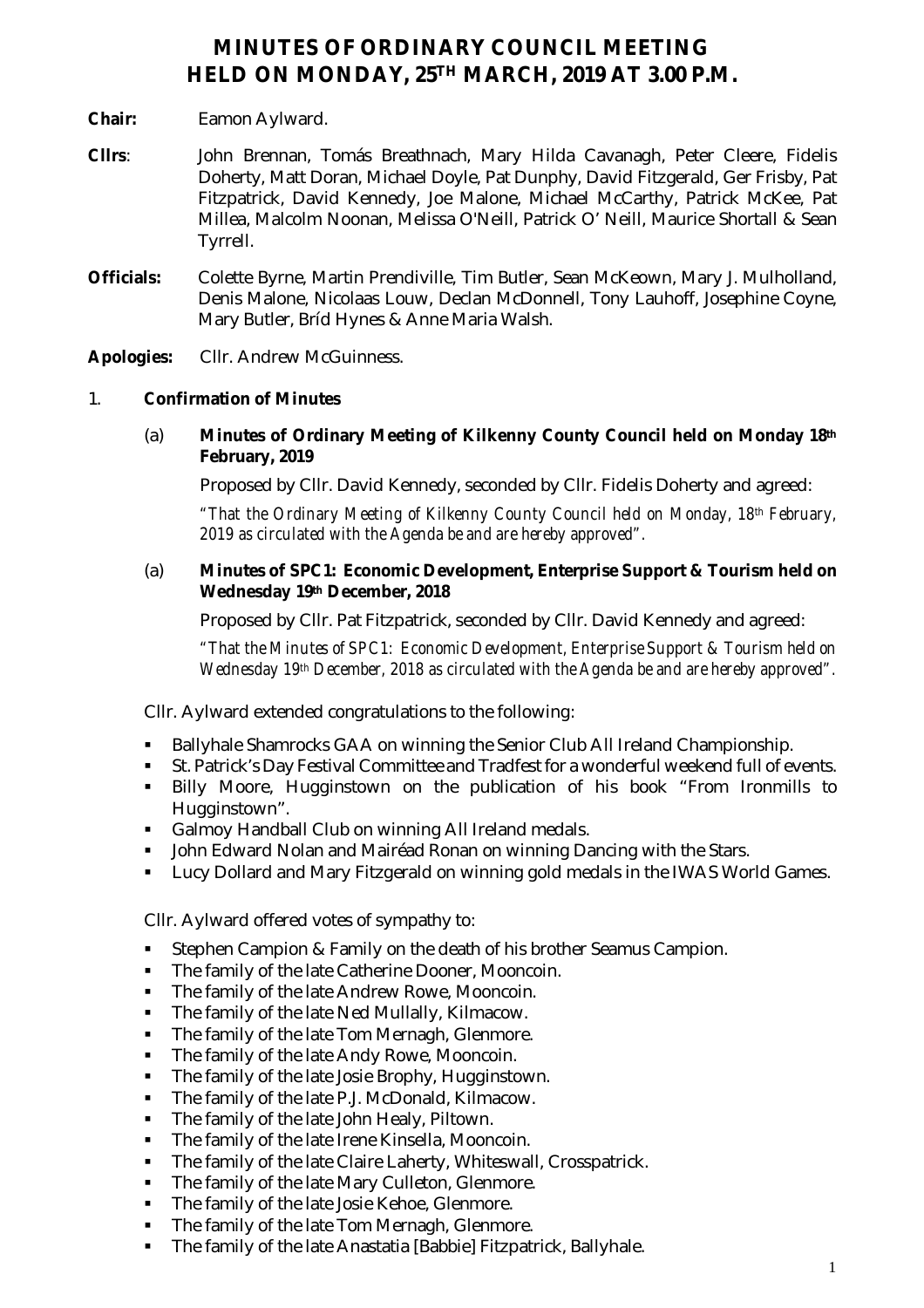# 2. (a) **Housing & Other Disposal** *– Tithíocht & Díuscairt Eile*

(i) It was proposed by Cllr. Pat Millea seconded by Cllr. Mary Hilda Cavanagh and agreed:

*"That, in accordance with the provisions of Section 183 of the Local Government Act, 2001, Kilkenny County Council hereby approves of the disposal of its interest in land at Newtown, Horse & Jockey, Thurles, Co. Tipperary to T.J. O'Brien, Pouldine, Horse & Jockey, Thurles, Co. Tipperary for the sum of €395 with each party being responsible for their own legal costs associated with the sale." [Notice sent to members on the 7th March, 2019]*

(ii) It was proposed by Cllr. Tomás Breathnach seconded by Cllr. Ger Frisby and agreed:

*"That, in accordance with the provisions of Section 183 of the Local Government Act, 2001, Kilkenny County Council hereby approves of the disposal of its interest in land at Miltown, Dunkitt, Co. Kilkenny as identified on the attached Map to James Aylward, Miltown, Dunkitt, Co. Kilkenny for Nil consideration and Kilkenny County Council will be responsible for all legal costs associated with the transfer. Plot measures 0.147 ha." [Notice sent to members on the 5th March, 2019]*

(iii) It was proposed by Cllr. Maurice Shortall seconded by Cllr. John Brennan and agreed:

*"That, in accordance with the provisions of Section 183 of the Local Government Act, 2001, Kilkenny County Council hereby approves of the disposal of its interest 2 No. plots and 1 No. Permanent Wayleave/Right of Way at Woodquarter and Garryduff, Co. Kilkenny to Irish Water, Colvill House, 24 - 26 Talbot Street, Dublin 1 for the combined sum of \*€15,000 with Irish Water being responsible for all legal costs associated with the sale. Combined Sale Plots and Wayleave/Right of Way Area measure 0.1949 ha. \*€15,000 - €14,000 is for 3 No. Permanent disposals, €500 x 2 is for Rent of 2 No. Temporary Working Areas." [Notice sent to members on the 8th March, 2019]*

# (b) **Planning**

# (i) **Taking in Charge: Archersfield, Kilmaganny**

It was proposed by Cllr. Peter Cleere, seconded by Cllr. Patrick O'Neill and agreed that:

*"We, the members of Kilkenny County Council approve the initiation of proceedings for the taking in charge of the following development in accordance with Section 11 of the Roads Act, 1993 and in compliance with Section 180 of the Planning and Development Acts 2000 to 2018". Developments: TC60 – Archersfield, Kilmaganny, Co. Kilkenny.*

# (ii) **Chief Executive's Report on Submissions to Material Alterations to the Draft Thomastown Area Plan 2019**

Mr. Denis Malone, Senior Planner referred to the CE Report on the proposed Material Alterations to the Draft Thomastown Local Area Plan 2019. He advised that the period for public consultation was 31<sup>st</sup> January, 2019 to 28<sup>th</sup> February, 2019. Two submissions were received from Statutory Bodies and no further change is recommended. The Members shall consider the CE Report and following this consideration the Local Area Plan shall be deemed to be made or amended. This is a reserved function.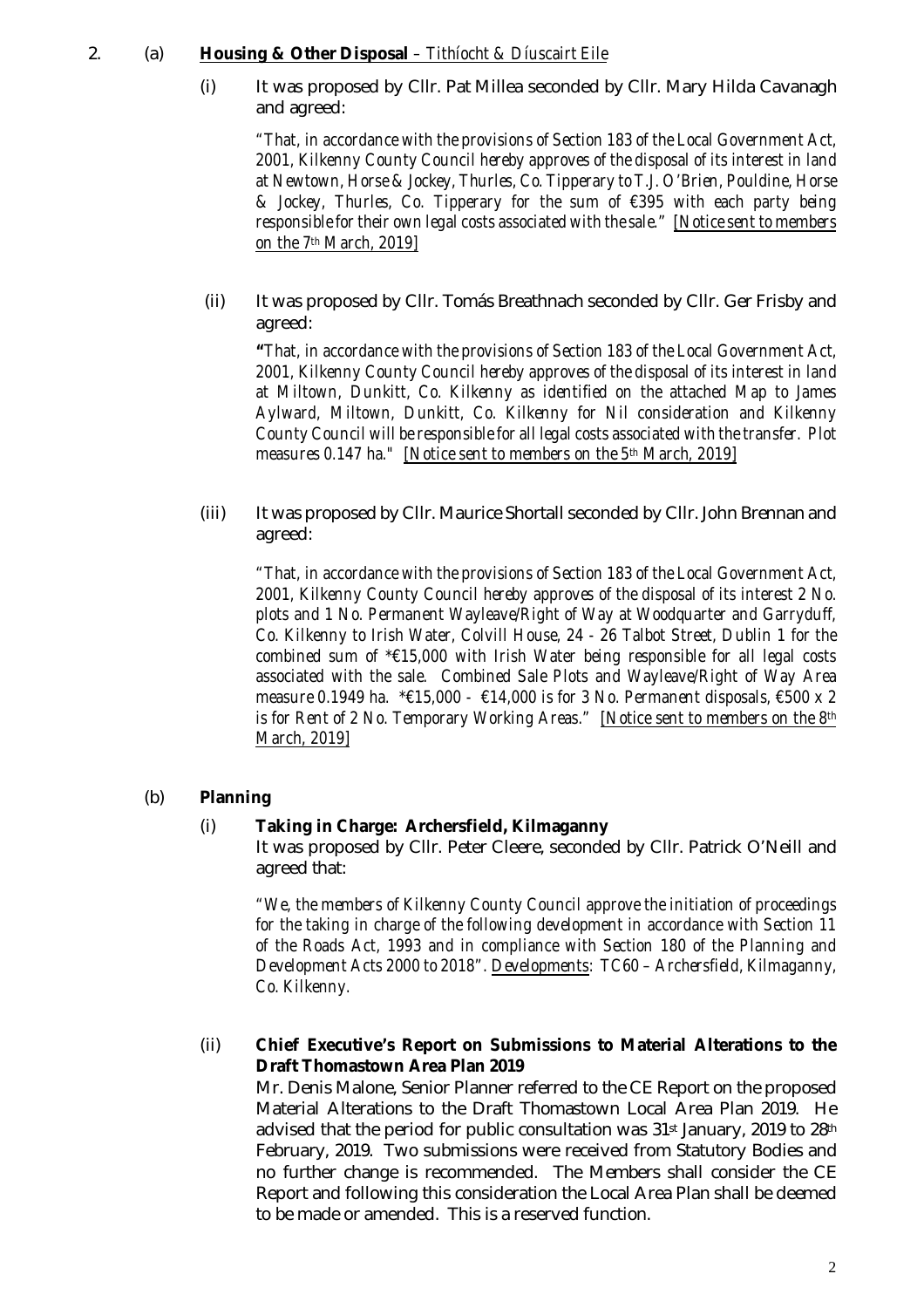Queries arose from Cllr. David Kennedy in relation to further changes in zoning. Mr. Malone advised that there is a process for active land management and this will be kept under review. If land is not activated the Local Authority can revisit the Local Area Plan during the term of the Plan.

It was proposed by Cllr. Peter Cleere, seconded by Cllr. Patrick O'Neill and agreed that:

*"We the members of Kilkenny County Council having considered the proposal to make a Local Area Plan for Thomastown under Sections 18-20 of the Planning & Development Act 2000, as amended, and having considered the following:*

- *The Draft LAP as published on the 8th of November 2018*
- *The Screening Report for Appropriate Assessment as published with the Draft LAP*
- *The Strategic Environmental Assessment Screening Report as published with the Draft LAP*
- *The Chief Executive's Report as circulated on the 16th January 2019 on the written submissions made during the formal consultation period*
- *The decision taken at the Council meeting on the 21st January 2019*
- *The Material Alterations as published on the 31st January 2019*
- *The Screening Report for Appropriate Assessment as published with the Material Alterations*
- *The Strategic Environmental Assessment Screening Report as published with the Material Alterations*
- *The Chief Executive's Report as circulated on the 19th March 2019 on the written submissions made during the formal consultation period*

*do hereby make the Thomastown Local Area Plan 2019. (The Local Area Plan being the proposal published as the "draft" plan as modified by resolution of the Council 21st January 2019".* 

# (iii) **Chief Executive's Report on Submissions to Material Alterations to the Draft Callan Area Plan 2019**

Mr. Denis Malone, Senior Planner presented the CE Report on the proposed Material Alterations to the draft Callan Local Area Plan. He advised that a document has been circulated in relation to the Appropriate Assessment for clarification for the Members following submissions received.

The period for public consultation was 8th February, 2019 to 8th March, 2019. Eight submissions were received and these are outlined in the report. The CE's recommendations are included in the document.

Mr. Malone advised that a Stage 2 Natura Impact Report and a Report on Strategic Environmental Assessment accompanies the Proposed Material Alterations to the Draft Local Area Plan. It is recommended that the Draft Local Area Plan be adopted with Material Alterations as proposed.

Query was raised by Cllr. Patrick McKee in relation to submission KKC 95/1 and the infrastructure that has been provided for in excess of the proposed 20 units or low density development.

Mr. Malone advised that consideration has been given to the existing infrastructure. A Masterplan needs to be agreed for these lands with the Local Authority. There is currently a live planning application for these lands.

Mr. Malone advised that in future, plans will be on public display in the relevant libraries.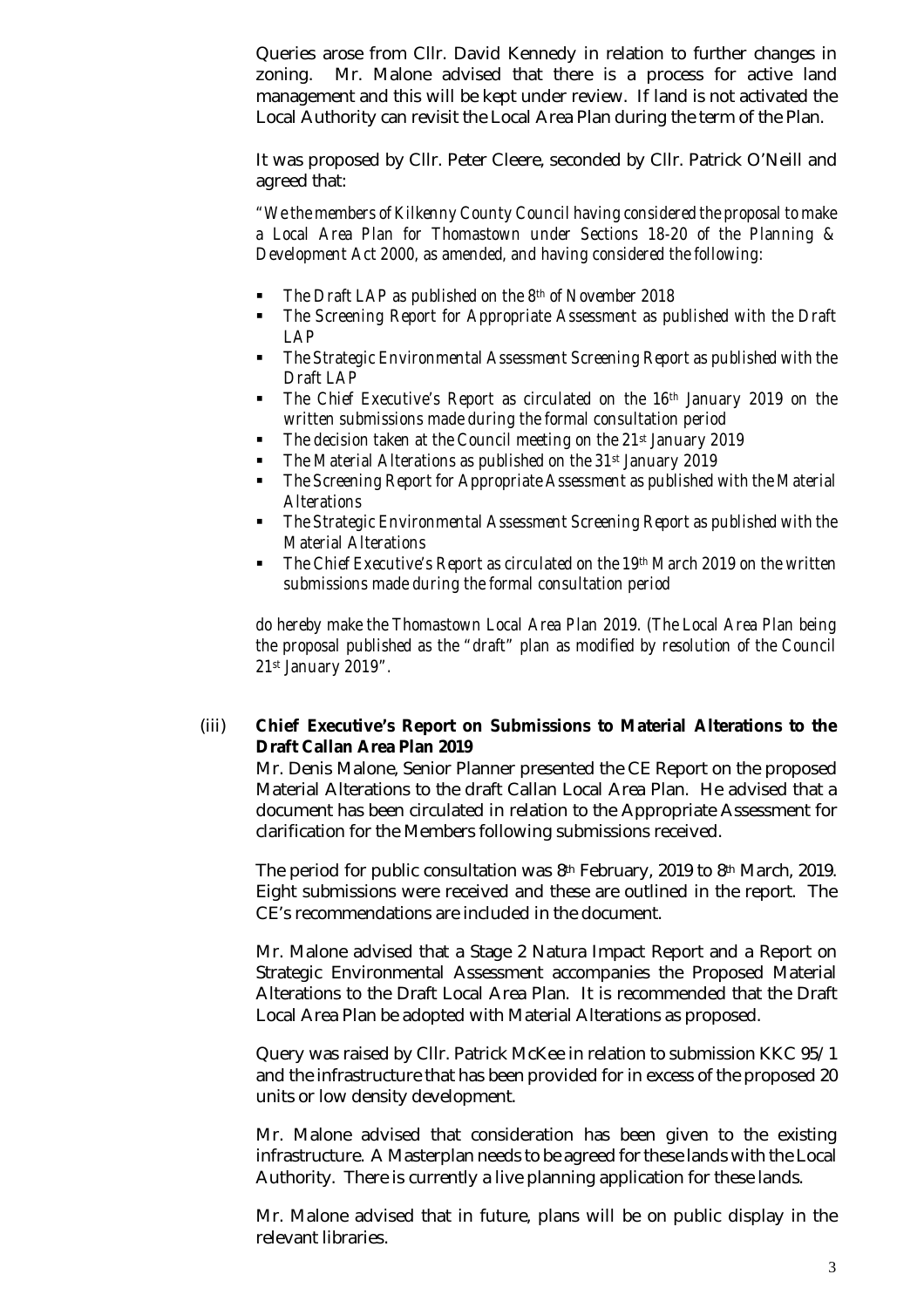It was proposed by Cllr. Patrick McKee, seconded by Cllr. Maurice Shortall and agreed that:

*"We the members of Kilkenny County Council having considered the proposal to make a Local Area Plan for Callan under Sections 18-20 of the Planning & Development Act 2000, as amended, and having considered the following:*

- *The Draft LAP as published on the 8th of November 2018*
- *The Natura Impact Report as published with the Draft LAP*
- *The Environmental Report as published with the Draft LAP*
- *The Chief Executive's Report as circulated on the 16th January 2019 on the written submissions made during the formal consultation period*
- *The decision taken at the Council meeting on the 21st January 2019*
- *The Material Alterations as published on the 8th February 2019*
- *The Natura Impact Report as published with the Material Alterations*
- *The Addendum to the Environmental Report as published with the Material Alterations*
- *The Chief Executive's Report as circulated on the 19th March 2019 on the written submissions made during the formal consultation period*

*do hereby make the Callan Local Area Plan 2019. (The Local Area Plan being the proposal published as the "draft" plan as modified by resolution of the Council 21st January 2019 (and modified by any resolution dated 25th March, 2019)".* 

#### (iv) **Part 8: Two Houses at Shanganny, Jenkinstown**

It was proposed by Cllr. Maurice Shortall, seconded by Cllr. Pat Fitzpatrick and agreed that:

*"We the members of Kilkenny County Council approves Part 8 in accordance with Section 179 of the Planning & Development Act 2000 as amended and Part VIII of the Planning & Development Regulations 2001, as amended for Two Houses at Shanganny, Jenkinstown, as circulated."*

#### (v) **Part 8: Two Houses at Inchacarron, Mullinavat**

It was proposed by Cllr. Eamon Aylward, seconded by Cllr. Fidelis Doherty and agreed that:

*"We the members of Kilkenny County Council approves Part 8 in accordance with Section 179 of the Planning & Development Act 2000 as amended and Part VIII of the Planning & Development Regulations 2001, as amended for Two Houses at Inchacarron, Mullinavat, as circulated."*

#### (vi) **Part 8: Extension at Skeaghcloran, Callan**

It was proposed by Cllr. Peter Cleere, seconded by Cllr. David Kennedy and agreed that:

*"We the members of Kilkenny County Council approves Part 8 in accordance with Section 179 of the Planning & Development Act 2000 as amended and Part VIII of the Planning & Development Regulations 2001, as amended for Extension at Skeaghcloran, Callan, as circulated."*

#### (vii) **Proposed Part 8 – New Library at Mayfair**

Mr. Tony Lauhoff, Senior Engineer gave a PowerPoint presentation on the proposed Kilkenny City Library Project in the Mayfair Building. In his presentation he gave an overview on the following:

- Background to the Mayfair Building.
- Strategic location of Library in Abbey Quarter and in the City.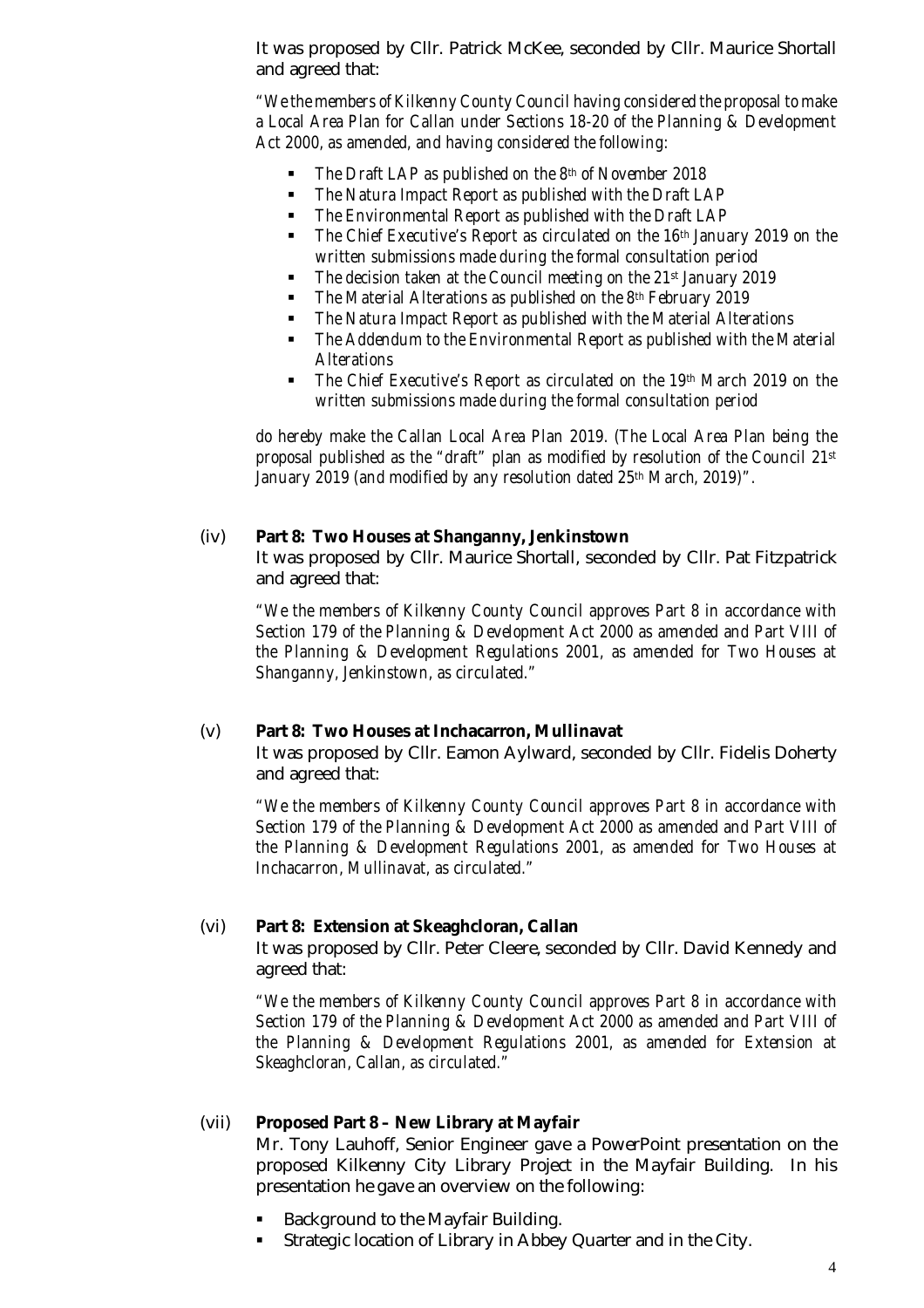- Part 8 approved in 2018 now requires a change of use to accommodate Library.
- Photos of parts of building that has been demolished. Ministerial consent was received and the demolition was supervised by a professional Archaeology Consultant.
- **Conservation works carried out on City Walls.**
- Proposed layout for the building as a Library to accommodate a flexible use of all spaces and floors, introduction of cladding on the side of the building as this will be a prominent building for civic uses. Photos of other international buildings were shown.

Ms. Mary Mulholland presented an overview on the existing Carnegie Library. In her presentation she gave an overview on the following:

- Proposed development of a new City Library, the requirement to build an extension etc., cost of redevelopment at this location.
- Comparison was given for the two sites on floor areas, cost, timeframe etc.
- **Discussion with Department of Rural and Community Development.**
- Availability of grant funding of €2.45m.
- **Future use of Carnegie Library as a Local Studies/Archives building.**

Contributions were received from Cllrs. Peter Cleere, David Fitzgerald, Malcolm Noonan, Tomás Breathnach, Pat Fitzpatrick, Patrick McKee and Eamon Aylward. Members welcomed the proposals to redevelop the Mayfair for the new City & County Library.

A number of queries were raised in relation to:

- Permanent home for Kilkenny Archives.
- **Timeframes for completion of new Library.**
- **IMPROVEMENTS TO be undertaken in the Carnegie Library.**
- Retention of Loughboy Library
- New use of Mayfair Is this a change to the Masterplan?
- **Will the Council own the building?**
- **Energy Performance.**
- Memorabilia of the Mayfair.

Ms. Mulholland, Mr. Prendiville and Mr. Lauhoff responded to all the queries raised. Meeting was advised that the Mayfair will be in the ownership of Kilkenny County Council. The Partnership will return the building for a fee of €130,000.

It was proposed by Cllr. Peter Cleere, seconded by Cllr. David Fitzgerald and agreed by all to proceed with Part 8 for the proposed new City & County Library at the Mayfair, Abbey Quarter.

#### (c) (i) **Rás na mBan**

Cllr. Eamon Aylward welcomed Valerie Considine and Declan Quigley to the meeting. Ms. Considine opened the presentation and she advised Members that the Ras Na mBán has been held in Kilkenny for the past three years and it will be held again in 2019. Mr. Declan Quigley gave a PowerPoint presentation on the Rás in Kilkenny and how it has grown in the number of cyclists taking part since 2006. It is now a five-day event and the co-operation of Kilkenny County Council and Gardaí was acknowledged. He also referred to support received from local radio, business and all schools who come out to cheer on the riders. The Rás is featured on Eurosport and work is ongoing to get further coverage internationally. Details of their media programme was outlined. In 2019, there will be six stages for the Rás and two stages will significantly change from previous years.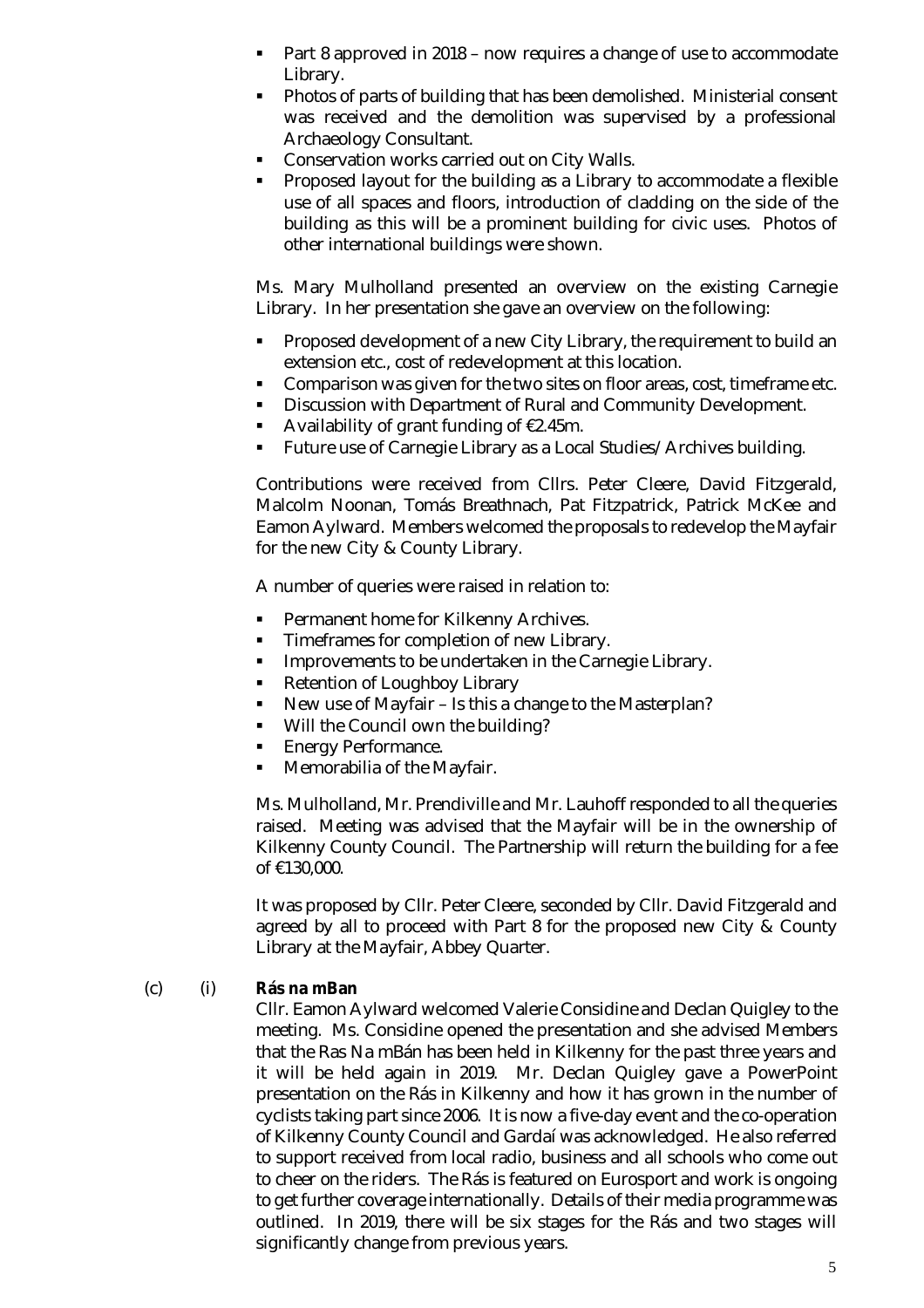Contributions were received from Cllrs. P. Cleere, D. Fitzgerald, F. Doherty, P. Dunphy, M. O'Neill, M. Shortall, M. Noonan and E. Aylward.

Members welcomed Rás na mBan to Kilkenny and offered their support to the race in future years. Members congratulated all the volunteers involved. Requests were made to spread the race across the County and to include Greenways where possible. The coverage given to Kilkenny has significantly helped to boost the economy. Cllr. Noonan asked if a letter could go to RTE asking them to consider covering this race.

Ms. Considine and Mr. Quigley presented a race jersey to the Cathaoirleach.

#### (d) (i) **Creative Ireland Fund**

Ms. Mary Mulholland gave a PowerPoint presentation on the Creative Ireland Programme for 2018-2019. In her presentation she gave an overview on the following:

- Cultural Services Strategy and the five themes included in it.
- Purpose of Programme enable creativity in all communities.
- Allocation of funds for 2019  $€96,750$ .
- **Support** existing collaborative programmes which have been underdeveloped for some time.
- **Commence a grant scheme and call for open expressions of interest for the** funding.
- Applications will be assessed based on compatibility with the strategic priorities.
- Allocation of funds of €15,000 for Cruinniú na nÓg.

Contributions were received from Cllr. Malcolm Noonan in relation to the wide diverse range of projects being funded. He complimented the collaboration between the Library, Arts and Heritage Services.

It was proposed by Cllr. Malcolm Noonan, seconded by Cllr. John Brennan and agreed:

*"That Kilkenny County Council approve the allocation of funds under the Creative Ireland Programme for 2019 as outlined in the presentation."*

#### (e) (i) **Annual Financial Statement**

Mr. Martin Prendiville, Head of Finance presented the Unaudited Annual Financial Statement. He advised that the Audit by the Local Government Auditor is ongoing. He advised Members of the following:

- Statement of Expenditure & Income *[Page 12]*. Total expenditure was €84m compared to budget of €74m. Additional grant income was received. Surplus for the year was €7,143 leaving an overall surplus at 31st December, 2018 of €17,805.
- Balance Sheet *[Page 13]* Long term debts up €9m since 2017. Council has increased its mortgage portfolio. Cash in hand is approx. €15m.
- Long Term Debtors *[Page 17]* gives a breakdown of debtors.
- Loan Payable *[Page 19]* gives an analysis of loans repayable by the Local Authority.
- Capital Accounts *[Page 22]* Expenditure was €48.3m. The closing balance at 31st December, 2018 was €6m.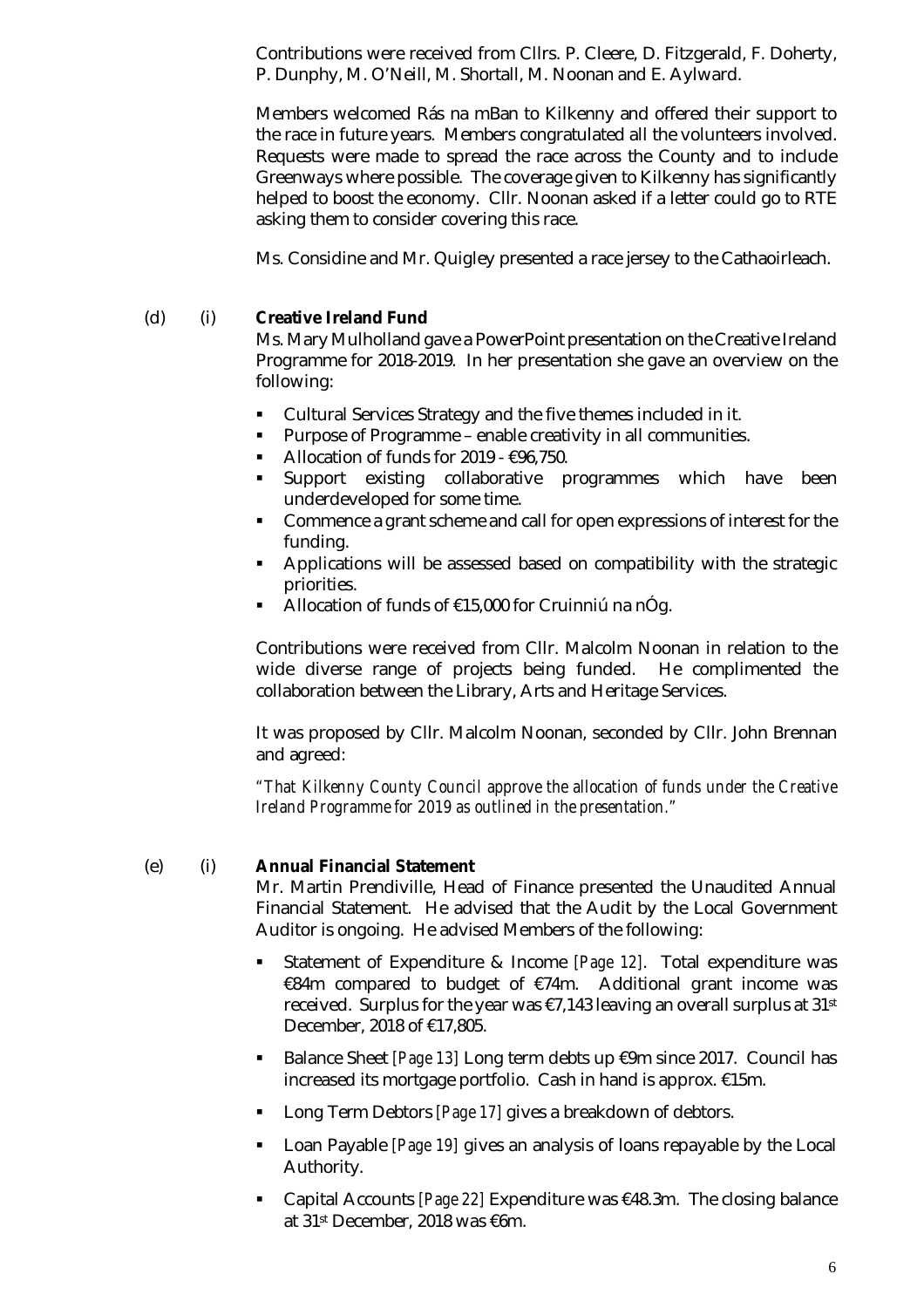Major Revenue Collection *[Page 40]* the arrears on housing rents and loans have reduced. Rates arrears has increased this is due in the main to outstanding appeals with the Valuation Tribunal.

Mr. Prendiville stated that 2018 was a challenging year, however the Council has mentioned a strong cash position.

Contributions/Queries were received from Cllrs. Melissa O'Neill, David Fitzgerald, Malcolm Noonan, Patrick McKee and Pat Fitzpatrick in relation to:

- Acquisition of housing issues on social media in relation to allocation of housing.
- HAP Payments being stopped arrears position.
- **Loans drawn down balance due on Watershed.**
- Consultants Fees.

Ms. Mulholland responded to the queries raised in relation to housing. Mr. Prendiville responded to all other queries raised.

It was proposed by Cllr. Fidelis Doherty, seconded by Cllr. David Fitzgerald and agreed:

*"That Kilkenny County Council hereby approves of Excess Expenditure for year ending 31st December, 2018 as follows in accordance with S104(2) Local Government Act 2001:*

|                 | <b>Housing &amp; Building</b>                   | €         |
|-----------------|-------------------------------------------------|-----------|
| A01             | Maintenance & Improvement of LA Housing         | 446,590   |
| A02             | Housing Assessment, Allocation and Transfer     | 14,013    |
| A03             | Housing Rent and Tenant Purchase Administration | 46,047    |
| A05             | <b>Administration of Homeless Service</b>       | 259,126   |
| A06             | Support to Housing Capital Programme            | 105,283   |
| A07             | RAS and Leasing Programme                       | 1,309,263 |
| A09             | <b>Housing Grants</b>                           | 272,249   |
| A11             | Agency & Recoupable Services                    | 50,238    |
| A12             | <b>HAP Programme</b>                            | 31,506    |
|                 | Subtotal                                        | 2,534,315 |
|                 | Road Transportation & Safety                    |           |
| <b>B01</b>      | NP Road - Maintenance & Improvement             | 253,507   |
| <b>B02</b>      | NS Road - Maintenance & Improvement             | 116,804   |
| <b>B04</b>      | Local Road - Maintenance & Improvement          | 3,411,602 |
| <b>B05</b>      | <b>Public Lighting</b>                          | 105,619   |
| <b>B06</b>      | Traffic Management Improvement                  | 962       |
| <b>B09</b>      | Car Parking                                     | 33,486    |
| <b>B10</b>      | Support to Roads Capital Programme              | 704       |
| <b>B11</b>      | Agency & Recoupable Services                    | 1,258,204 |
|                 | Subtotal                                        | 5,180,888 |
|                 | <b>Water Services</b>                           |           |
| C <sub>01</sub> | <b>Water Supply</b>                             | 250,409   |
| CO <sub>2</sub> | Waste Water Treatment                           | 125,331   |
| CO <sub>3</sub> | Collection of Water & Waste Water Charges       | 25,247    |
| CO <sub>4</sub> | <b>Public Conveniences</b>                      | 7,364     |
| C <sub>05</sub> | Admin of Group and Private Installations        | 158,411   |
| C <sub>06</sub> | Support to Water Capital Programme              | 12,774    |
| CO7             | Agency & Recoupable Services                    | 39,102    |
| CO8             | Local Authority Water and Sanitary Services     | 5,816     |
|                 | Subtotal                                        | 624,454   |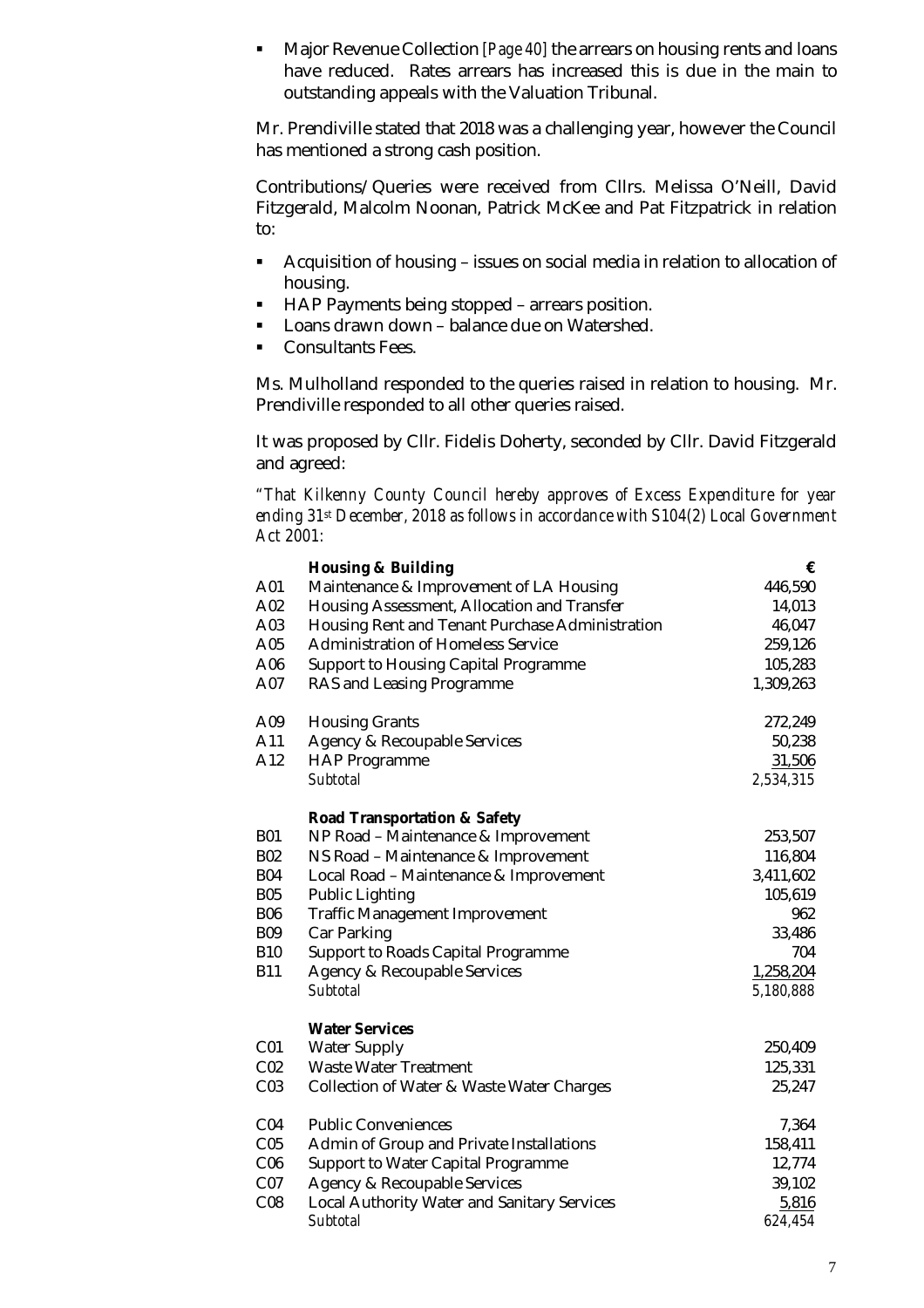|                 | <b>Development Management</b>                       |                    |
|-----------------|-----------------------------------------------------|--------------------|
| D <sub>02</sub> | Development Management                              | 58,079             |
| D03             | Enforcement                                         | 2,239              |
| D05             | <b>Tourism Development and Promotion</b>            | 264,933            |
| D <sub>06</sub> | Community and Enterprise Function                   | 582,046            |
| D07             | <b>Unfinished Housing Estates</b>                   | 40                 |
| D08             | <b>Building Control</b>                             | 2,004              |
| D <sub>10</sub> | <b>Property Management</b>                          | 1,045              |
| D11             | Heritage and Conservation Services                  | 25,025             |
| D12             | Agency and Recoupable Services                      | 2,709              |
|                 | Subtotal                                            | 938,120            |
|                 | <b>Environmental Services</b>                       |                    |
| E01             | Landfill Operation and Aftercare                    | 225,282            |
| E02             | Recovery & Recycling Facilities Operations          | 146,214            |
| E04             | Provision of Waste to Collection Services           | 81,832             |
| E06             | <b>Street Cleaning</b>                              | 215,088            |
| E08             | Waste Management Planning                           | 5,460              |
| E09             | Maintenance of Burial Grounds                       | 40,199             |
| E10             | Safety of Structures and Places                     | 13,359             |
| E11             | <b>Operation of Fire Service</b>                    | 670,775            |
| E12             | <b>Fire Prevention</b>                              | 13,072             |
| E13             | Water Quality, Air and Noise Pollution              | 361,096            |
| E14             | Agency & Recoupable Services                        | 211                |
|                 | Subtotal                                            | 1,772,588          |
|                 | <b>Recreation and Amenity</b>                       |                    |
| F02             | Operation of Library and Archival Service           | 360,324            |
| F03             | <b>Outdoor Leisure Areas Operations</b>             | 599,426            |
| F04             | Community Sport and Recreational Development        | 13                 |
| F05             | Operation of Arts Programme                         | 60,176             |
|                 | Subtotal                                            | 1,019,939          |
|                 | <b>Agriculture, Education, Health &amp; Welfare</b> |                    |
| G04             | <b>Veterinary Service</b>                           | 19,440             |
|                 | Subtotal                                            | 19,440             |
|                 | <b>Miscellaneous Services</b>                       |                    |
| H01             | Profit & Loss Machinery Account                     | 94,332             |
| H04             | <b>Franchise Costs</b>                              | 4,648              |
| H <sub>05</sub> | Operation of Morgue and Coroner Expenses            | 50,983             |
| H <sub>06</sub> | Weighbridges                                        | 84                 |
| H07             | Operation of Markets and Casual Trading             | 475                |
| H <sub>09</sub> | Local Representation & Civic Leadership             | 99,810             |
| H11             | Agency & Recoupable Services<br>Subtotal            | 322,690<br>573,022 |
|                 |                                                     |                    |
|                 | <b>TOTAL</b>                                        | 12,662,766         |

It was proposed by Cllr. David Fitzgerald, seconded by Cllr. Pat Fitzpatrick and agreed:

*"We, the members of Kilkenny County Council, hereby adopt the Annual Financial Statement for year ending 31st December, 2018."*

#### (f) (i) **Annual Report**

Mr. Tim Butler presented the Annual Report for 2019 to the Members. He advised that the Annual Report has been prepared in accordance with Section 122 of the Local Government Act 2001. The report contains the activities of Kilkenny County Council for the year, the Financial Statement, Schedule of Members Conferences and training and details of special events held. It is a reserved function to adopt the Annual Report.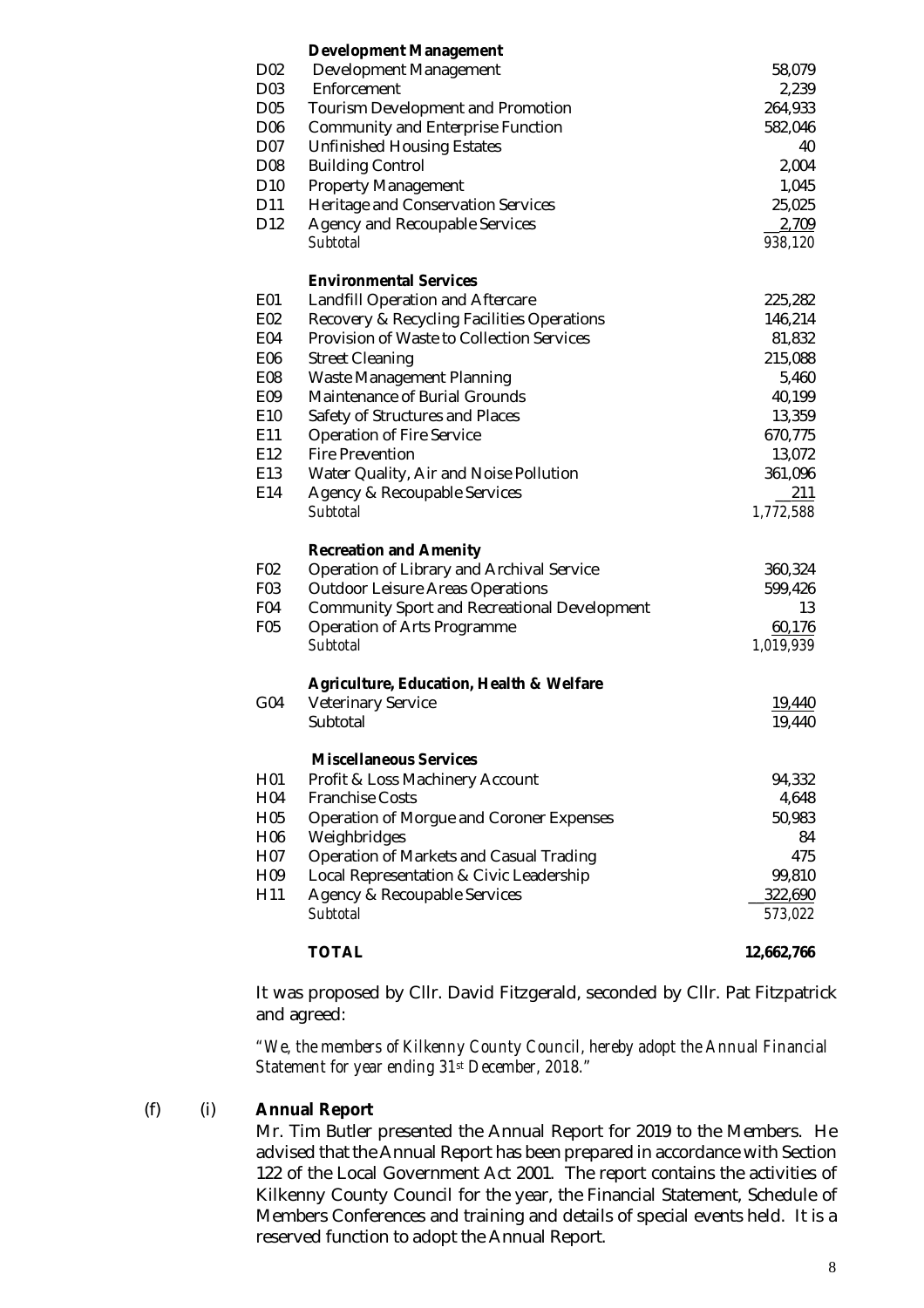It was proposed by Cllr. Mary Hilda Cavanagh, seconded by Cllr. Melissa O'Neill and agreed:

*"That the Draft Annual Report for 2018 is hereby approved by the Members of Kilkenny County Council."*

#### (ii) **2018 Annual Report for the Audit Committee**

Mr. Tim Butler presented the Audit Committee's Annual Report for 2018. He advised it is an independent committee and plays a crucial role in the governance framework of the local authority. They advise the Council on financial reporting processes, internal control, risk management and audit matters. Presentations are made by staff to the Audit Committee during the year. Meetings are also held with the Local Government Auditor and the Chief Executive. The Chairman of the committee is satisfied that Kilkenny County Council has proper governance procedures in place.

Cathaoirleach requested that the Audit Report is noted by all Members. Members agreed to this.

#### (iii) **Dreácht Scéim Teanga 2019-2022 / Language Scheme 2019 – 2022**

Mr. Tim Butler presented the Draft Language Scheme 2019 – 2022. He advised that the scheme has been prepared in accordance with the Official Language Act 2008. It is a statutory duty to have a scheme in place and to publish documents/policies in both Irish and English. The scheme has been approved by An Roinn Cultúir, Oidhriachta & Gaeltachta and the Minister's approval was received. The adoption of the scheme for 2019-2022 is recommended.

Contributions were received from Cllr. Tomás Breathnach, Melissa O'Neill, Fidelis Doherty and David Fitzgerald in relation to:

- **Training of Staff.**
- **Establishment of sub-committee.**
- Creating an area in the City in Irishtown Báile na Gael.
- Any funding for promoting the use of Irish signage etc.
- Use of fada in the Irish language.

Mr. Butler responded to the queries raised.

It was proposed by Cllr. Melissa O'Neill, seconded by Cllr. Fidelis Doherty and agreed:

*"Go bhfuil Acht Na Dteangacha Oifigiúla 2003 – Roinn 15 Dréacht Scéim Teanga 2019 – 2022 ceadaítear leis seo ag na Feisirí é Comahirle Chontae Chill Chainnigh"*

*"That the Official Languages Act 2003 – Section 15 Draft Language Scheme 2019 – 2022 is hereby approved by the Members of Kilkenny County Council."*

#### (iv) **Issue of Polling Information Cards**

Mr. Tim Butler advised it is a reserved function of the Elected Members to decide to issue Polling Information Cards.

It was proposed by Cllr. Patrick McKee, seconded by Cllr. David Kennedy and agreed that:

*"That Kilkenny County Council resolves to send Polling Information Cards to Local Electors, who are not European Electors, pursuant to Article 55 of the Local Elections Regulations, 1995."*

Queries arose in relation to issue of Polling Cards and the supplement to the Register of Electors.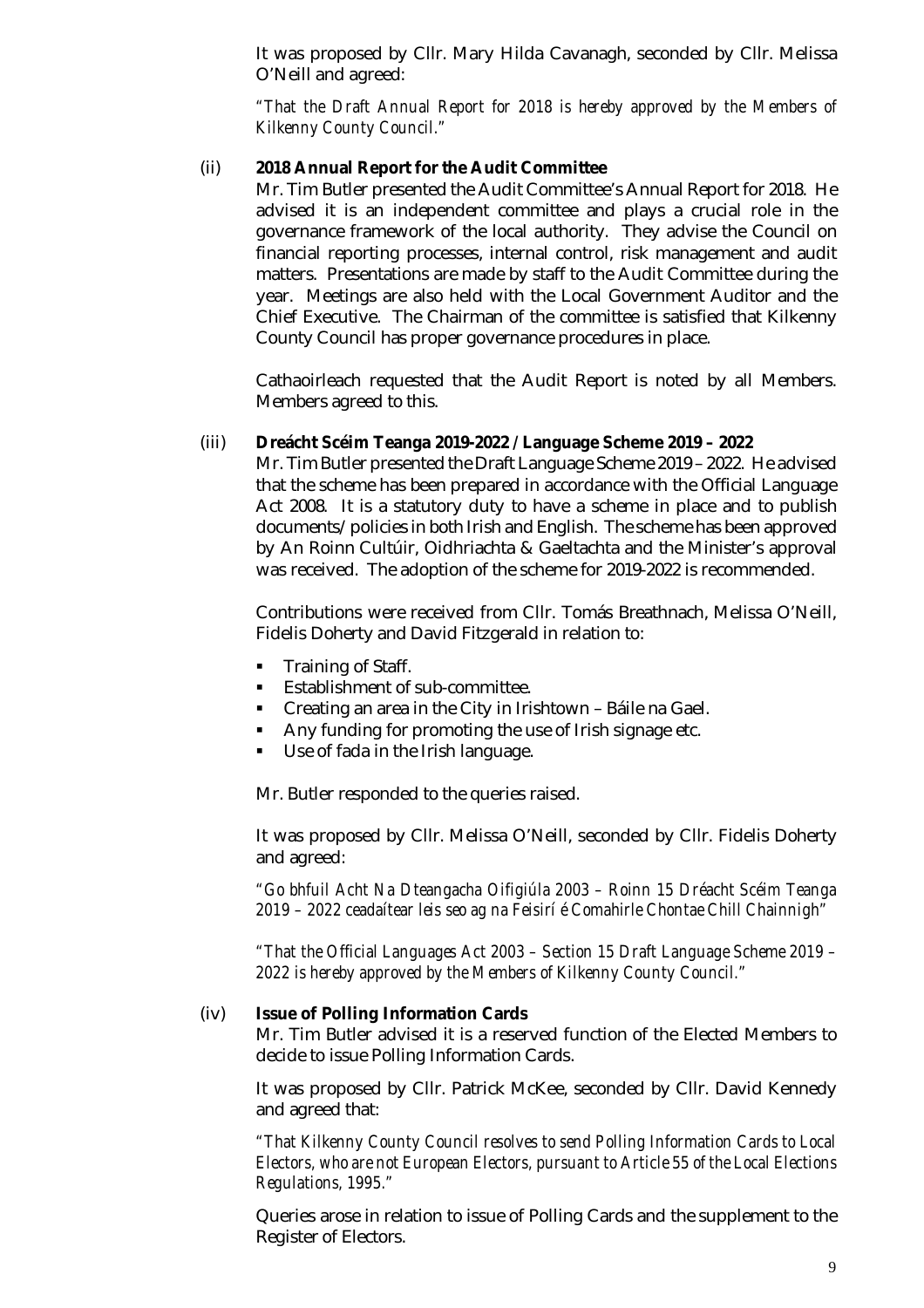# (v) **Naming of Infrastructure**

Mr. Tim Butler referred to report circulated with the Agenda. He advised that the Naming of Infrastructure Committee met on 14th March, 2019 and put forward proposals to the Elected Members for approval. He apologised to Cllrs. Melissa O'Neill for not notifying her of the Committee Meeting.

Contributions in relation to the proposed names were received from Cllr. Melissa O'Neill, David Kennedy, David Fitzgerald, Malcolm Noonan, Fidelis Doherty and Pat Fitzpatrick in relation to:

- Decision is pre-mature some infrastructure is not in place.
- No public consultation.
- **Infrastructure/Area being named in advance of promoting development** is required.
- Acknowledge the late John Bradley in Kilkenny City.
- Suggestions have taken into consideration the history of the area.
- Failure to notify all Committee Members.

Mr. Butler responded to all queries raised by the Members and advised it is a matter for Committee to decide if public consultation is undertaken.

It was proposed by Cllr. Pat Fitzpatrick, seconded by Cllr. Fidelis Doherty and agreed that:

*"That Kilkenny County Council hereby approves that New Street through former Mart to rear of Padmore & Barnes be named Old Mart Street."*

It was proposed by Cllr. Mary Hilda Cavanagh, seconded by Cllr. Maurice Shortall and agreed that:

*"That Kilkenny County Council hereby approves that New Urban Road from the Callan Road to Circular Road be named William Robertson Way."*

It was proposed by Cllr. Mary Hilda Cavanagh, seconded by Cllr. Melissa O'Neill and agreed that:

*"That Kilkenny County Council hereby approves that Wetlands/Palgour/Drakelands Lower between the Callan & Kilmanagh Roads be named Breagagh Valley."*

It was proposed by Cllr. Eamon Aylward, seconded by Cllr. Fidelis Doherty and agreed that:

*"That Kilkenny County Council hereby approves that Wetlands/Polgour/Drakelands Lower between the Callan & Kilmanagh Roads be named Father Tommy Maher Park."*

#### (vi) **Chief Executives Monthly Report**

Ms. Colette Byrne presented her CE Report for March 2019. Queries were raised by Cllrs. Fidelis Doherty, Melissa O'Neill, Maurice Shortall & Pat Fitzpatrick in relation to the following:

- Signage on Glenmore Roundabout/New Ross Bye-Pass.
- Playground in Ferrybank supervision of safety works.
- Welcome design of bumble bee request that it be used in our publications and street furniture.
- **Extension of time period for Contractors to carry out works under** Housing Grant.
- Pollinator Plan report on Round up.
- Noise Action Plan night time economy.

Ms. Colette Byrne responded to the issue raised on the Ferrybank Playground.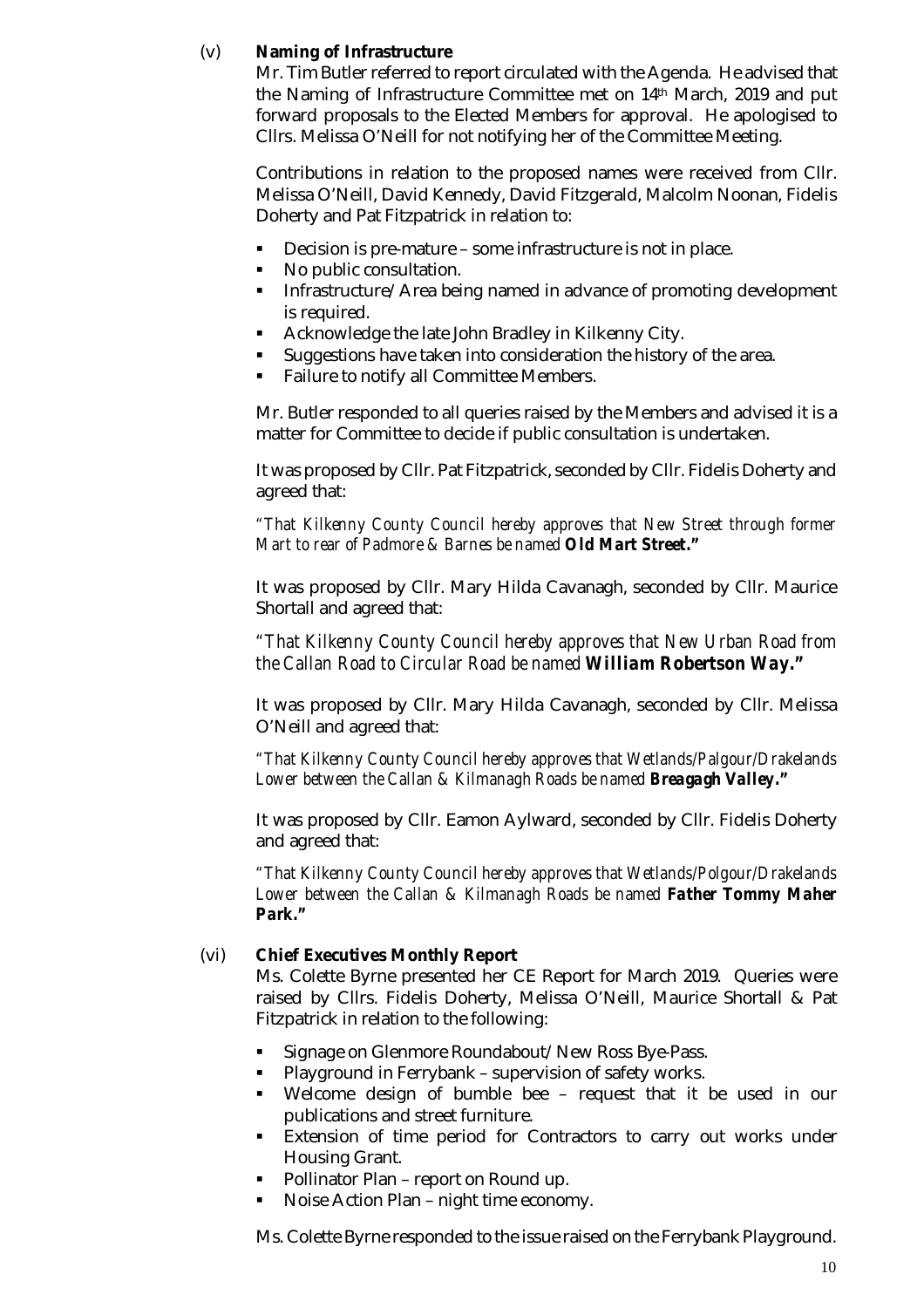Mr. Sean McKeown responded to the query on the Noise Action Plan and advised Cllr. Melissa O'Neill to talk to him on the Pollinator Plan/use of fertiliser.

# 3. **Correspondence**

None.

4. **Business Adjourned From a Previous Meeting** None.

# 5. (i) **Schedule of Meetings from March 2019 to June, 2019**

It was proposed by Cllr. Fidelis Doherty seconded by Cllr. Patrick O'Neill and agreed.

# (ii) **Cathaoirleach's Receptions**

- (i) It was proposed by Cllr. Pat Fitzpatrick seconded by Cllr. David Kennedy and agreed to hold a Cathaoirleach's Reception for Mary Fitzgerald.
- (ii) It was proposed by Cllr. Eamon Aylward seconded by Cllr. Pat Fitzpatrick and agreed to hold a Civic Reception for Willie Mullins.

# 6. **Consideration of Reports and Recommendations of Committees of the Council** It was proposed by Cllr. Pat Fitzpatrick, seconded by Cllr. Peter Cleere that report taken as read and noted:

*"That Chairman's Report of SPC 1: Economic Development, Enterprise Support & Tourism held on Wednesday, 19th December, 2018 as circulated with the Agenda be noted and hereby approved".*

# 7. **Other Business set forth in the Notice convening the Meeting–** None.

#### 8. **Conferences – Request for approval to Attend** Schedule of Conferences circulated with the Agenda was proposed by Cllr. Ger Frisby seconded by Cllr. Fidelis Doherty and agreed.

- 9. **Matters Arising from Minutes** None.
- 10. **Any Other Business** None.

# 11. **Notices of Motion**

# **06 (19) Cllr. Patrick McKee**

It was proposed by Cllr. Patrick McKee seconded by Cllr. Malcolm Noonan and agreed:

*"Kilkenny County Council calls on the Minister for Health Simon Harris T.D, to introduce as soon as is possible "safe access zones" around healthcare facilities that are providing for the termination of pregnancies.*

*Kilkenny County Council believes that "safe access zones" are necessary to protect women against unnecessary distress and anxiety, and indeed harassment, intimidation and bullying when accessing what is a lawful medical service.*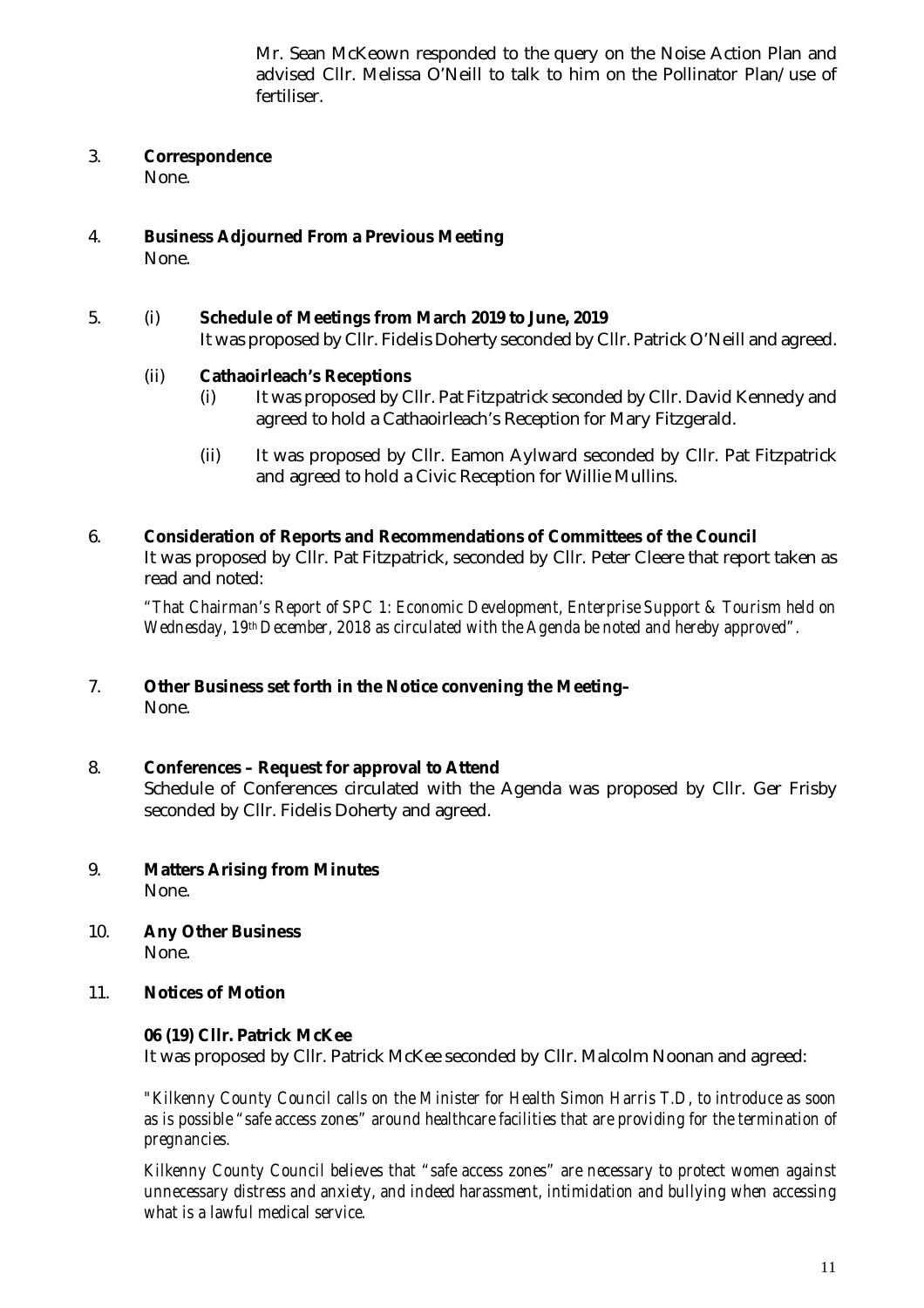*Kilkenny County Council acknowledges and respects the right of a citizen to engage in peaceful process, but believes that those engaging in anti-abortion protests in and around healthcare facilities are not engaged in legitimate public protest but rather they are targeting service users and healthcare professionals".*

#### **09 (19) Cllr. Patrick O'Neill**

It was proposed by Cllr. Patrick O'Neill

*"That Kilkenny County Council change the zoning of the old engineering factory in Bennettsbridge from community to commercial use in order to facilitate potential job creation in the Village"*

Mr. Malone advised that it is not legally possible to amend the zoning in the Development Plan by way of Notice of Motion. A variation to the Development Plan would be required. The Members were advised that the Council is in the middle of a review of the Development Plan and it is more appropriate to deal with this in the context of the Development Plan. Submission to be made to review of Development Plan.

# **10 (19) Cllr. Mary Hilda Cavanagh**

It was proposed by Cllr. Fidelis Doherty, seconded by Cllr. Pat Dunphy and agreed:

*"That this Council request the South East Regional Drug and Alcohol Task Force who have commissioned WIT to undertake research and come up with priorities for a strategy for the South-East, consult much more widely in towns and all over Kilkenny, though public meetings and the provision of a confidential phone line, to ensure that it gains a clear understanding of the scale of the drugs problem in our communities."*

#### **11 (19) Cllr. Mary Hilda Cavanagh**

It was proposed by Cllr. Fidelis Doherty, seconded by Cllr. David Fitzgerald and agreed

*"That this Council write to the Minister for Education and Skills to draw his attention to the successful revitalisation of a former ghost estate in Urlingford and the consequent demand for places at Urlingford NS; and further, the need for greater coordination between Local Authorities and the Department of Education and Skills."*

#### **12 (19) Cllrs. Malcolm Noonan, Pat Fitzpatrick, Melissa O'Neill & Patrick O'Neill**

It was proposed by Cllr. Pat O'Neill, seconded by Cllr. Pat Fitzpatrick and agreed:

*"We the members of Kilkenny County Council call on the Minister for Health, Simon Harris to extend the scheme for the provision of the cancer drug Pembro, which was previously granted to cervical cancer patients, to other cancer patients who have been determined through medical testing, to be compatible with and responsive to the drug. We recognise and acknowledge the efforts of the 'John Needs Pembro' campaign in Kilkenny and that it is an injustice that communities are forced to voluntary fundraise for lifesaving medication which should not be prohibitive on cost grounds and that equality of access and treatment should be available to everyone in the Irish State."*

Cllr. Fidelis Doherty asked that her name be added to the motion.

# 12. **Notices of Motion from other local authorities seeking support of Kilkenny County Council**

It was proposed by Cllr. Peter Cleere seconded by Cllr. Ger Frisby and agreed that Notices of Motion 01 (19) to 05 (19) be taken as read and noted.